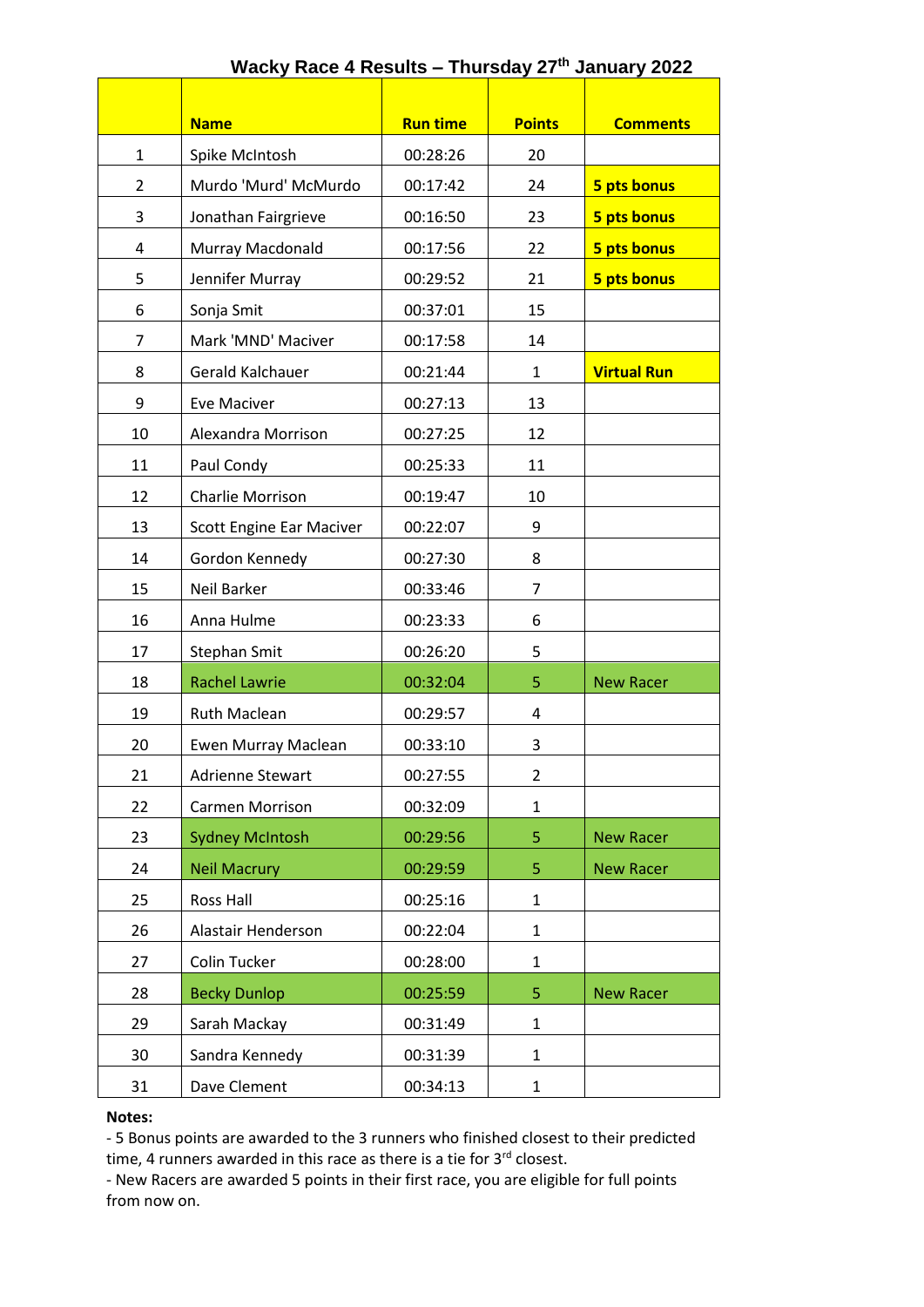## **Wacky Race Season 2021/22 Table after race 4**

|                         |                                 | Race 1         | Race 2         | Race 3         | Race 4         |                         |
|-------------------------|---------------------------------|----------------|----------------|----------------|----------------|-------------------------|
| <b>Position</b>         | <b>Name</b>                     | <b>Points</b>  | <b>Points</b>  | <b>Points</b>  | <b>Points</b>  | <b>Total Points</b>     |
| $1=$                    | <b>Eve Maciver</b>              | 19             | 15             | 15             | 13             | 62                      |
| $1 =$                   | Jennifer Murray                 | 5              | 19             | 17             | 21             | 62                      |
| 3                       | Spike Mcintosh                  | 20             |                | 18             | 20             | 58                      |
| 4                       | Murray Macdonald                | 15             | $\overline{7}$ | 13             | 22             | 57                      |
| 5                       | Jonathan Fairgrieve             | 16             | 14             | $\mathbf{1}$   | 23             | 54                      |
| 6                       | Paul Condy                      | 5              | 13             | 12             | 11             | 41                      |
| $\overline{\mathbf{z}}$ | Murdo 'Murd' McMurdo            | 8              | 8              | $\mathbf{1}$   | 24             | 41                      |
| 8                       | Martha Hamilton                 | 14             | 9              | 14             |                | 37                      |
| 9                       | Alexandra Morrison              | 5              | 16             | $\mathbf{1}$   | 12             | 34                      |
| 10                      | Alastair Henderson              | 10             | 11             | 11             | $\mathbf{1}$   | 33                      |
| 11                      | <b>Howie Maciver</b>            | $\mathbf{1}$   | 17             | 12             |                | 30                      |
| 12                      | <b>Scott Macrury</b>            |                | 20             | 10             |                | 30                      |
| 13                      | Valerie Hamilton                | 13             | $\overline{2}$ | 14             |                | 29                      |
| 14                      | Mark MND Maciver                |                |                | 13             | 14             | 27                      |
| 15                      | Ciaran Westerman                | 5              | 18             | $\mathbf{1}$   |                | 24                      |
| 16                      | <b>Charlie Morrison</b>         | 10             | 3              | $\mathbf{1}$   | 10             | 24                      |
| 17                      | Sonja Smit                      | 5              | $\mathbf{1}$   | $\mathbf{1}$   | 15             | 22                      |
| 18                      | <b>Holly Smith</b>              |                |                | 20             |                | 20                      |
| 19                      | <b>Adrienne Stewart</b>         | 11             | $\mathbf{1}$   | 6              | $\overline{2}$ | 20                      |
| 20                      | Cathie Stewart                  |                |                | 19             |                | 19                      |
| 21                      | Muriel Macleod                  | 5              | 10             | 4              |                | 19                      |
| 22                      | Samuel Jones                    | 18             |                |                |                | 18                      |
| 23                      | <b>Gordon MacIntosh</b>         | 17             |                |                |                | 17                      |
| 24                      | Jane Maciver                    |                |                | 16             |                | 16                      |
| 25                      | <b>Scott Matheson</b>           | 5              | 11             |                |                | 16                      |
| 26                      | Colin Tucker                    | 12             | $\mathbf 1$    | $\mathbf{1}$   | 1              | 15                      |
| 27                      | <b>Stephan Smith</b>            | 9              |                | $\mathbf{1}$   | 5              | 15                      |
| 28                      | Neil Barker                     | 5              | $\mathbf{1}$   |                | $\overline{7}$ | 13                      |
| 29                      | John Hamilton                   |                | 12             |                |                | 12                      |
| 30                      | Anna Hulme                      | 5              |                | $\mathbf{1}$   | 6              | 12                      |
| 31                      | <b>Scott Engine Ear Maciver</b> | $\overline{2}$ | $\mathbf{1}$   |                | 9              | 12                      |
| 32                      | Sandra Kennedy                  | $\mathbf{1}$   | 9              |                | $\mathbf{1}$   | 11                      |
| 33                      | Gordon Kennedy                  | $\mathbf{1}$   | $\mathbf{1}$   | $\mathbf{1}$   | 8              | 11                      |
| 34                      | Kevin Donner                    |                | 10             |                |                | 10                      |
| 35                      | Ewen Murray Maclean             | 5              | $\mathbf{1}$   | $\mathbf{1}$   | 3              | 10                      |
| 36                      | David Macdonald                 | $\overline{7}$ | $\mathbf{1}$   | $\mathbf{1}$   |                | 9                       |
| 37                      | <b>Robert Sinclair</b>          | 9              |                |                |                | 9                       |
| 38                      | Alison Robertson                | 8              | $\mathbf{1}$   |                |                | 9                       |
| 39                      | Sarah Mackay                    | 6              | $\mathbf{1}$   | $\mathbf{1}$   | $\mathbf{1}$   | 9                       |
| 40                      | <b>Carmen Morrison</b>          | 5              | $\mathbf{1}$   | $\mathbf{1}$   | $\mathbf{1}$   | 8                       |
| 41                      | CJ Macphail                     | 5              |                | $\overline{2}$ |                | $\overline{\mathbf{z}}$ |
| 42                      | Gerald Kalchauer                | 5              |                | $\mathbf{1}$   | $\mathbf{1}$   | $\overline{\mathbf{z}}$ |
| 43                      | <b>Ross Hall</b>                |                | 5              | $\mathbf{1}$   | $\mathbf{1}$   | $\overline{\mathbf{z}}$ |
| 44                      | Norman Ferguson                 | $\mathbf{1}$   |                | 5              |                | 6                       |
| 45                      | Miriam Hamilton                 | 5              |                | $\mathbf{1}$   |                | 6                       |
| 46                      | Ruth Maclean                    | $\mathbf{1}$   |                | $\mathbf{1}$   | 4              | 6                       |